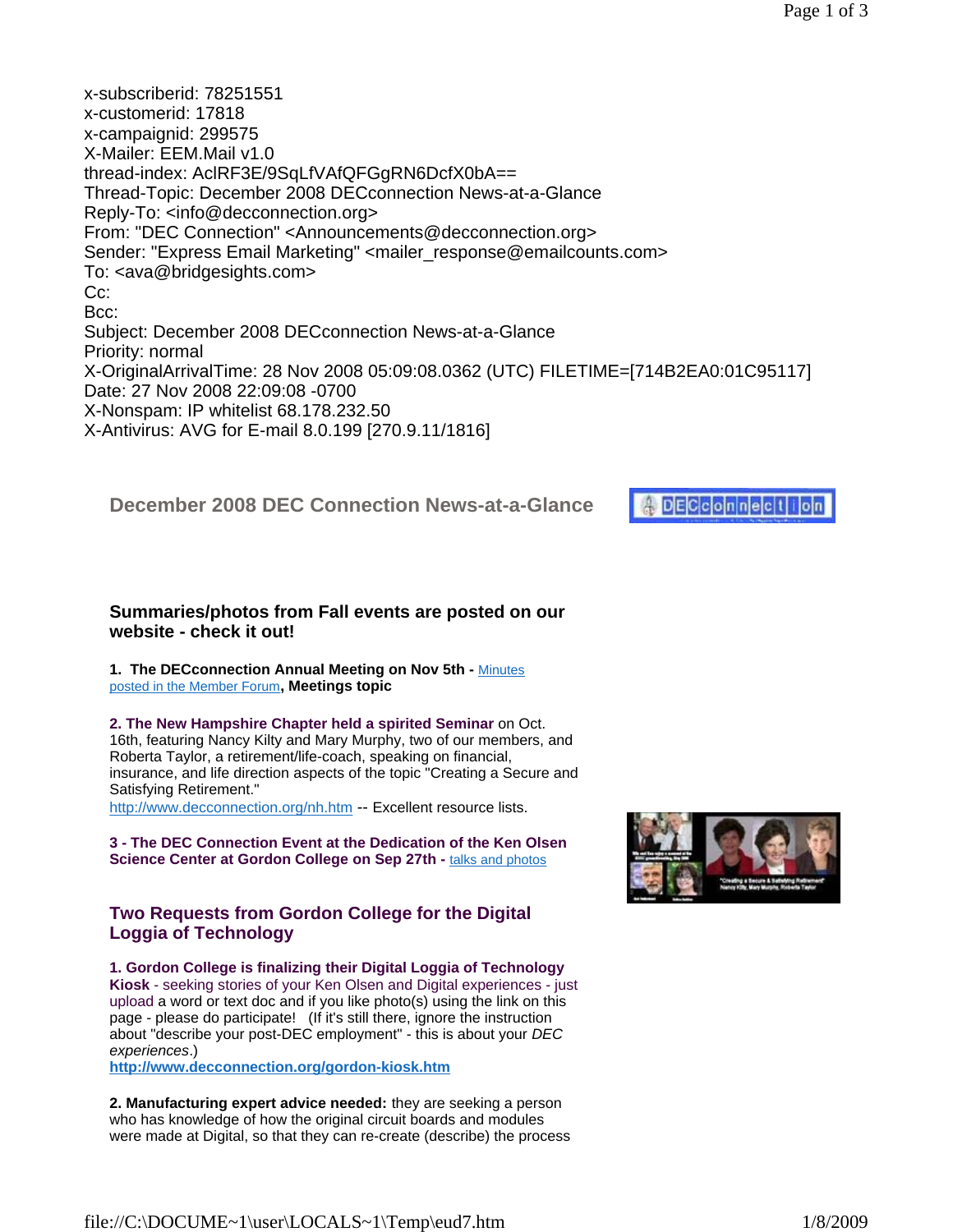of silk screening and etching, soldering etc. (for an exhibit in the Loggia of Technology).

Please contact Ben Strout at ben@televerseproductions.com and Jim Bisesi at  $\lim @$  vision3creative.com if you are willing to answer their questions. Thank you!

## **New Member of Board of Directors**

Congratulations and thank you to Joan Ross of Bedford MA, who has accepted an appointment to the DECconnection Board of Directors. [Note from Ava: I'm very excited about this, having worked with Joan in our marketing roles over the years. You can read about her 2nd career as a photographer on her website at http://www.joanross.com.]

## **New Chapter - DECconnection Texas!**

We are delighted to announce that Linda Ginac of Austin TX, along with husband and ex-DEccie Frank, is starting up a Chapter based in Austin (but willing to rotate to other cities). We have posted an Interest survey on the Chapter's new page at www.decconnection.org/texas.htm - take it if you're interested in participating or just being apprised of events. Contact Linda at linda.ginac@ginacgroup.com if you'd like to help! Linda is a real go-getter so we have big expectations for this chapter besides, it's TX, right?

Maybe NC too... if you're interested e-mail webmaster@decconnection.org with your contact info.

# **Membership Updates**

Welcome to our new and renewing (R) members: Laura Startzenbach, Frank Mercurio, Ron Hill, Karen Drohamer-Fadden, Mike Renzulli (R), Vanessa Fox (R), Jerry Bernath (R), Bob Farquhar (R), Clifford Fuller (R), Larry Mello (R), Ivan Kristoffy (R), Jim O'Reilly (R), Joe Mangiafico, Sherri Brown (R), Dave Palmer (R), Barry Rosen (R), Mark Schubert, Andrea Starr (R), Ron Brender (R), Dick Nixon (R), David Carthy (Israel), Ian Loughlin (UK), Phil Reimann, Ruth Armknecht (R), Richard Manion (R), Ava Schutzman (R), Robert Dandrade (R) and Tom Stambaugh. A special apology to Bob Morrison for listing his 1st name incorrectly last month. Great to have you all aboard!

# **Membership Dues for 2009 are payable now**

It is time to renew your membership for 2009 (\$10/yr). You can do this online (or by check made out to The DEC Connection, c/o C. Robert Moore, 28 Fernglade Rd., Burlington MA 01803). We have a new membership dues collection system - we can now **accept international credit cards** and **no more ticketing fees for paying online**! You can use Mastercard, VISA, Discover, American Express, or PayPal. Easy as pie! You will get a confirmation e-mail from PayPal after the transaction is completed successfully.

Note: If you don't remember whether you are paid up thru 2009 or not, email webmaster@decconnection.org.